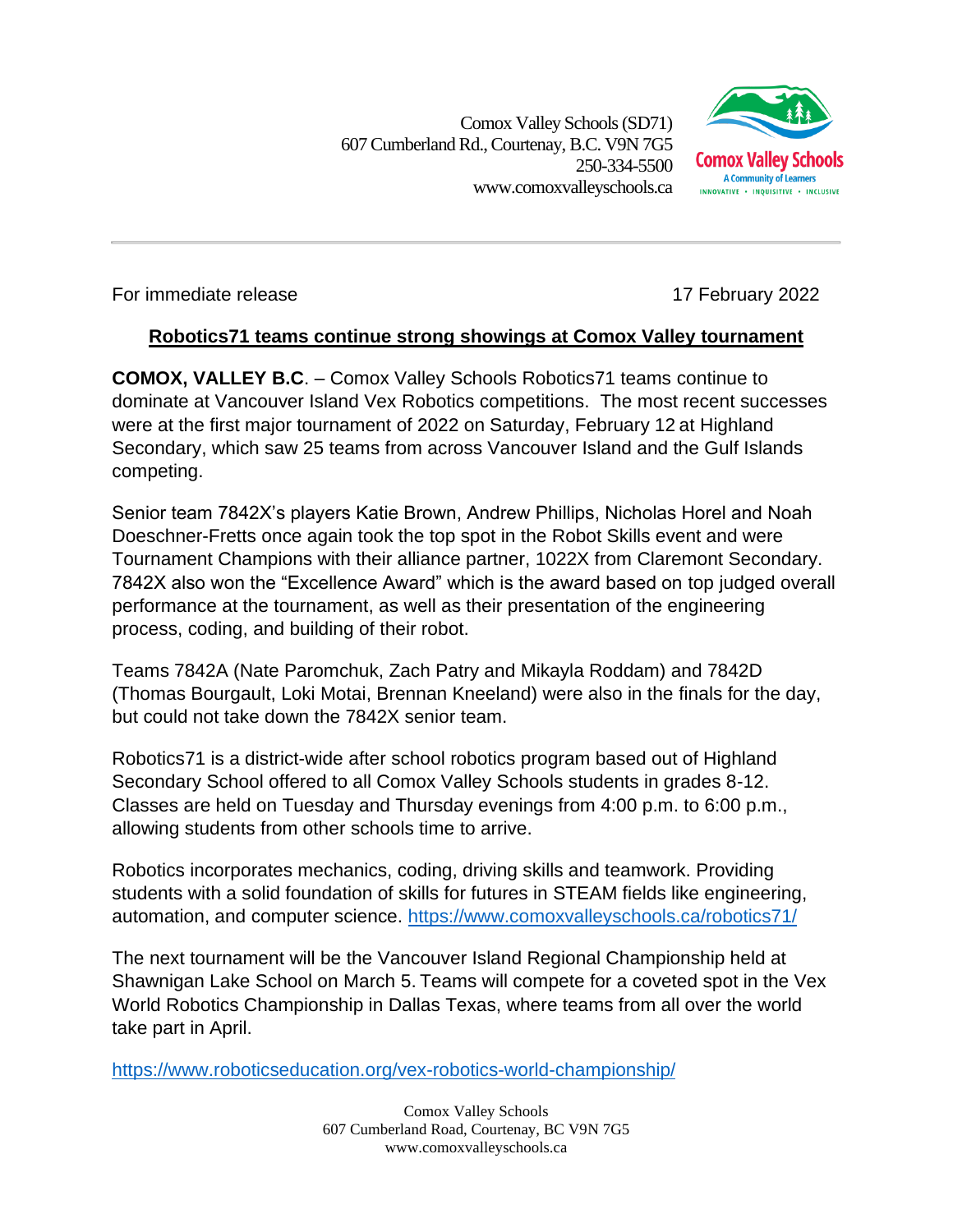A backgrounder follows with pictures.

-END-

## **Media Contact**

Craig Sorochan Manager of Communications Comox Valley Schools (School District 71) Office: (250) 334-5500

## **BACKGROUNDER**

From far left: Nicholas Horel, Andrew Phillips, Noah Doeschner-Fretts, Katie Brown. Tournament Champions, Robot Skills Champions and winners of the Excellence Award.



Comox Valley Schools 607 Cumberland Road, Courtenay, BC V9N 7G5 www.comoxvalleyschools.ca